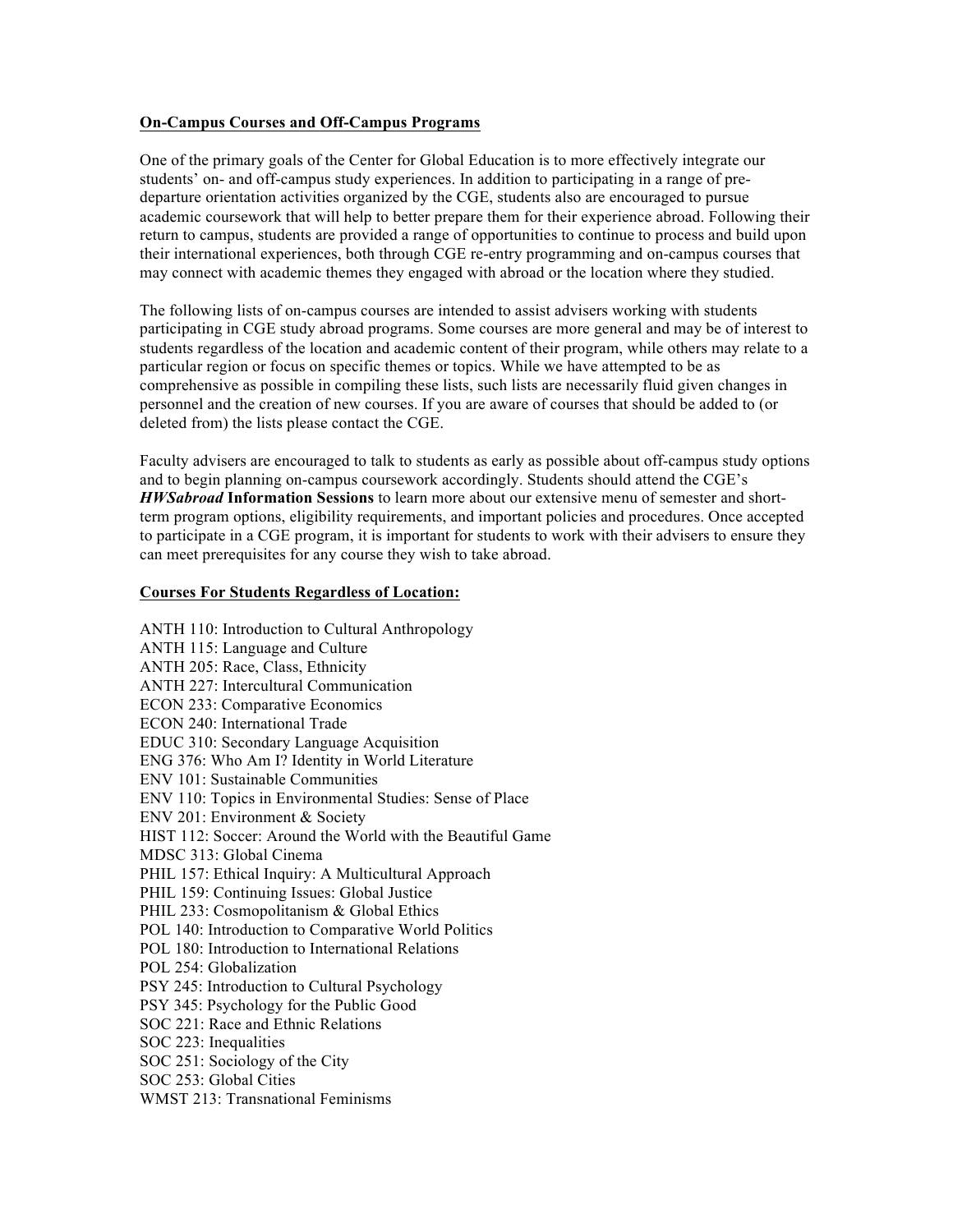#### WRRH 221: Going Places

#### **Program: Argentina - Mendoza**

• Participation in this program requires a minimum of two semesters of college-level Spanish prior to departure. Additional language study and related coursework through the Spanish and Hispanic Studies department is encouraged.

ANTH 297: Peoples and Cultures of Latin America BIDS 286: Gender, Nation, and Literature in Latin America ECON 135: Latin American Economies ECON 344: Economic Development ECON 435: Political Economy of Latin America ENV 110: Topics in Environmental Studies HIST 226: Colonial Latin America HIST 231: Modern Latin America LTAM 210: Latin American Perspectives POL 255: Latin American Politics REL 238: Liberating Theology SOC 256: Power and Powerlessness SPAN 225: Hispanic Media: Contemporary Issues SPAN 316: Voces de Mujeres SPAN 321: Cuentos de America Latina SPAN 345: Latin American Literary Frontiers

#### **Program: Australia - Perth**

ANTH 205: Race, Class, and Ethnicity ANTH 221: Human Rights of Indigenous People

#### **Program: Australia - Queensland**

ANTH 280: Environment and Culture BIOL 222: Microbiology BIOL 225: Ecology BIOL 227: Behavioral Ecology BIOL 228: The Biology of Plants BIOL 238: Aquatic Biology BIOL 316: Conservation Biology BIOL 336: Evolution BIOL 356: Ornithology ECON 212: Environmental Economics ENG 113: Environment in Global Literature ENG 388: Environmental Nonfiction Writing Workshop ENV 110: Topics in Environmental Studies ENV 200: Environmental Science ENV 204: Geography of Garbage ENV 309: Environmental Change in the Indigenous World GEO 250: Oceanography GEO 330: Limnology PHIL 154: Continuing Issues: Environmental Ethics POL 201: The Politics of Climate Change SOC 271: Sociology of Environment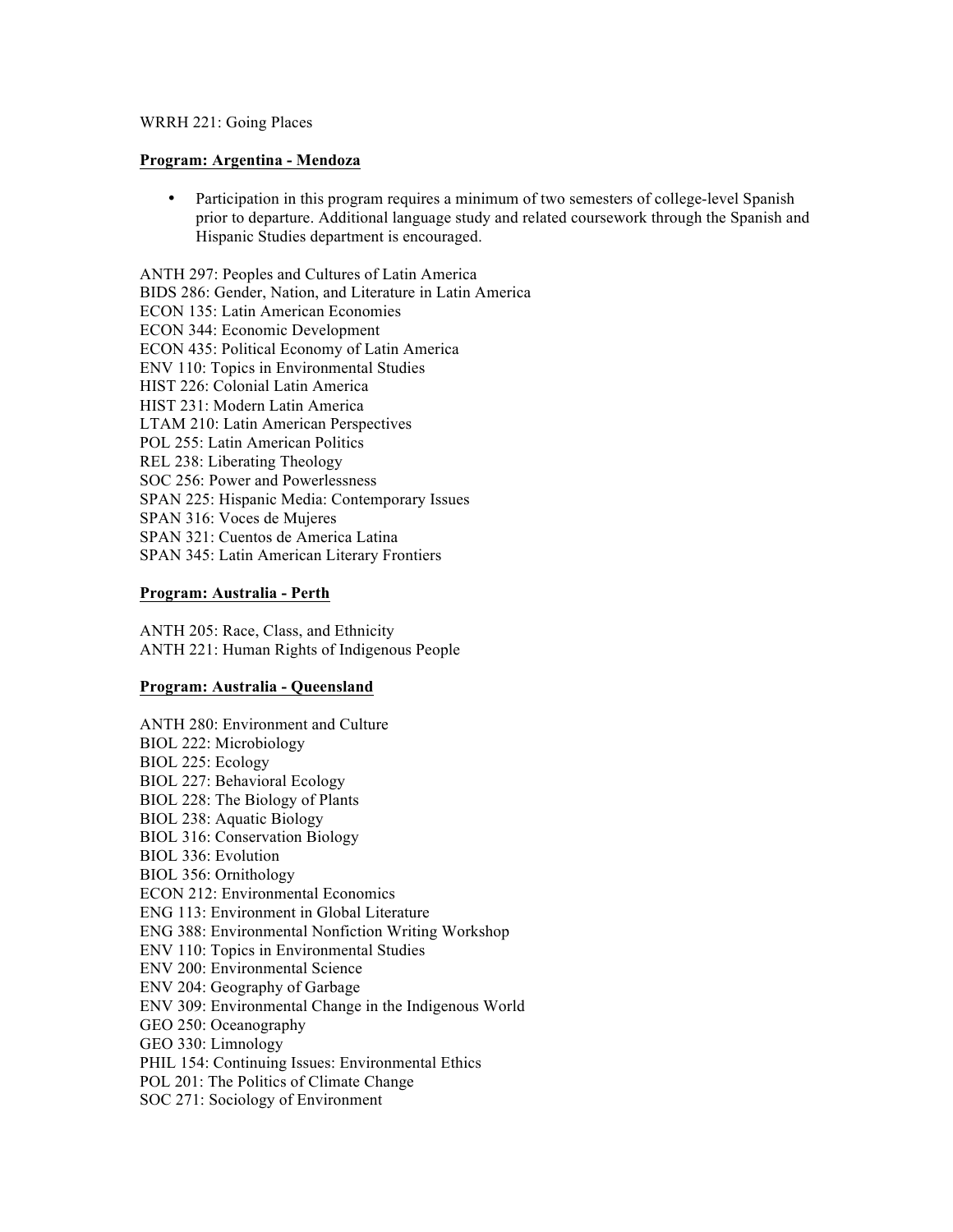#### **Program: Australia - Townsville/Cairns**

• This program is specifically designed for students in the sciences. In addition to taking oncampus courses in the area(s) in which they will enroll in Townsville/Cairns, students may find the following courses of interest as well.

ANTH 221: Human Rights of Indigenous People

- ANTH 280: Environment and Culture
- BIOL 225: Ecology
- BIOL 227: Behavioral Ecology
- BIOL 238: Aquatic Biology
- BIOL 316: Conservation Biology
- ECON 212: Environmental Economics
- ENV 101: Sustainable Communities
- ENV 110: Topics in Environmental Studies
- ENV 200: Environmental Science
- ENV 201: Environment & Society
- ENV 309: Environmental Change in the Indigenous World
- GEO 250: Oceanography
- SOC 271: Sociology of Environment

## **Program: Brussels, Belgium**

- A language course (French or Dutch) is part of the in-country curriculum for this program. Additional language study and related coursework through the French and Francophone Studies department is encouraged.
- EUST 101: Foundations of European Studies I
- EUST 102: European Studies II
- FRNE 285: The Troubadours
- FRNE 341: Boulevard Saint-Germain
- HIST 101: Foundations of European Societies
- HIST 103: Early Modern Europe
- HIST 220: Early Medieval Europe
- HIST 223: Modern France
- HIST 237: Europe Since the War
- HIST 256: Technology and Society in Europe
- HIST 264: Modern European City
- HIST 301: The Enlightenment
- POL 244: Immigration and Diversity in Europe
- POL 245: Politics of the New Europe

### **Program: São Paulo, Brazil**

- AFS 150: Foundations of Africana Studies
- ANTH 102: World Prehistory
- ANTH 297: Peoples and Cultures of Latin America
- ANTH 326: Ancient Mesoamerican Urbanism
- BIDS 286: Gender, Nation, and Literature in Latin America
- ECON 135: Latin American Economies
- ECON 344: Economic Development
- ECON 435: Political Economy of Latin America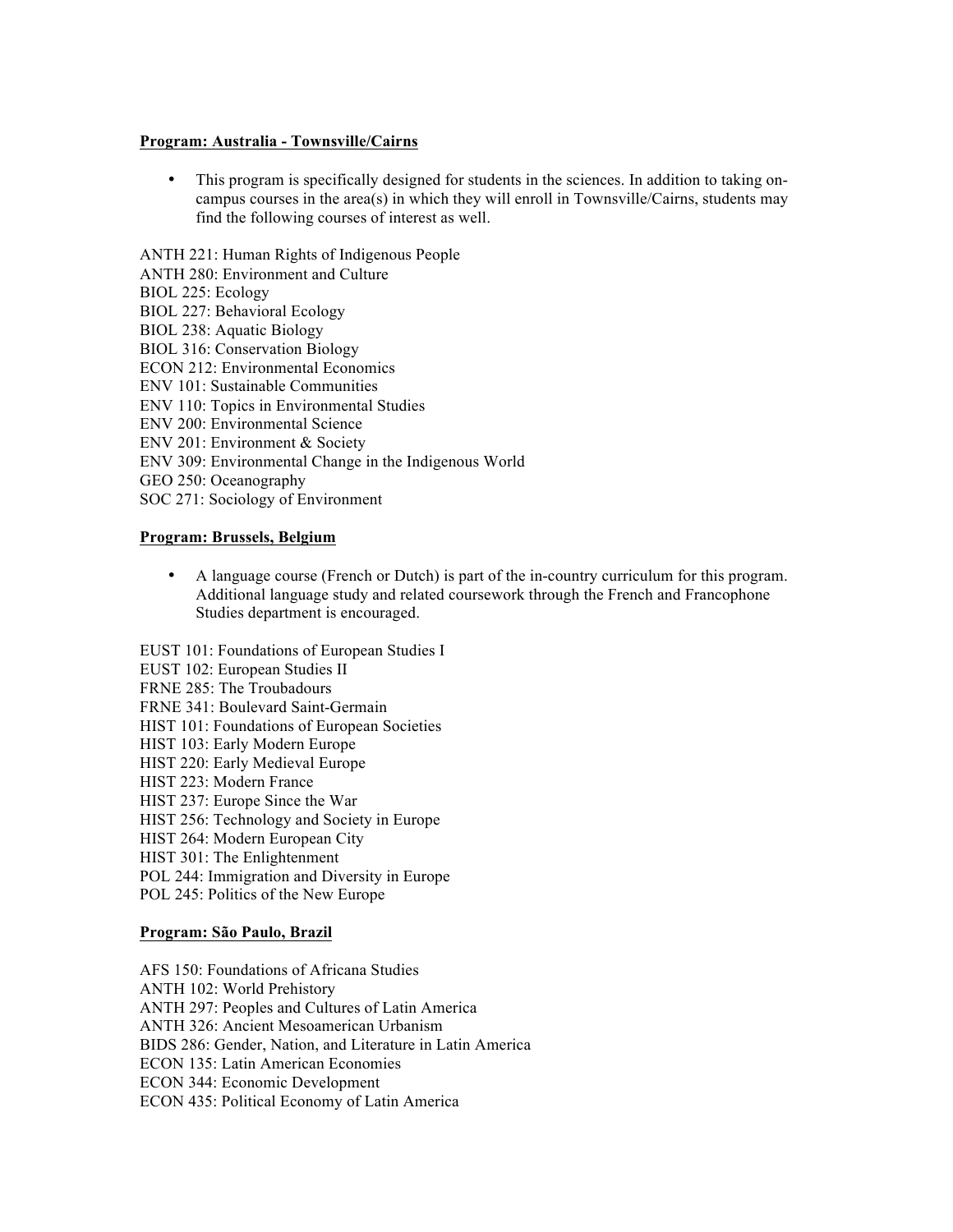ENV 110: Topics in Environmental Studies HIST 226: Colonial Latin America HIST 231: Modern Latin America LTAM 210: Latin American Perspectives MDSC 100: Introduction to Media and Society POL 255: Latin American Politics REL 238: Liberating Theology

SOC 256: Power and Powerlessness

## **Program: Canada - Quebec City**

• Participation in this program requires a minimum of two semesters of college-level French. Additional language study and related coursework through the French and Francophone Studies department is encouraged.

BIDS 206: Multiculturalism in Canada FRNE 111: Transnational France: Diversity from 1789 to Present Day FRE 242: Introduction to Quebec Studies FRE 243: Topics in Francophone Cultures FRE 253: Introduction to French Literature III: Paris-Outre-mer FRE 254: French and Francophone Film

#### **Program: China - Beijing**

• Participation in this program requires a minimum of four semesters of college-level Mandarin Chinese before departure. Additional language study and related coursework through the Asian Studies department is encouraged.

ANTH 208: Archaeology of Japan and China ARTH 103: Introduction to Asian Art ARTH 209: Chinese Pictures: 1000 Years ARTH 210: Women Artists in Europe and Asia, 1300-1750 ARTH 212: Arts of Modern China ARTH 253: Buddhist Art & Architecture ARTH 259: Early Chinese Painting ARTH 272: Later Chinese Pictures ARTH 303/403: Gender and Painting in China ARTH 306/406: Telling Tales: Narrative Art Asia ASN 101: Trekking Through Asia ASN 209: Golden Age Chinese Culture ASN 210: Buddhism & Taoism ASN 211: Buddhism ASN 212: Women in Contemporary Chinese Culture ASN 236: Contemporary China ASN 268: China Goes Global ASN 340: Water and Energy in China ASN 341: Chinese Literature in Translation ASN 342: Seminar Chinese Cinema ENV 215: Environment & Development in Eastern Asia HIST 298: Exploring Modern China HIST 324: The Worlds of Civilized Barbarians POL 257: Russia/China Resurgent REL 115: Imagining Asian Religion/s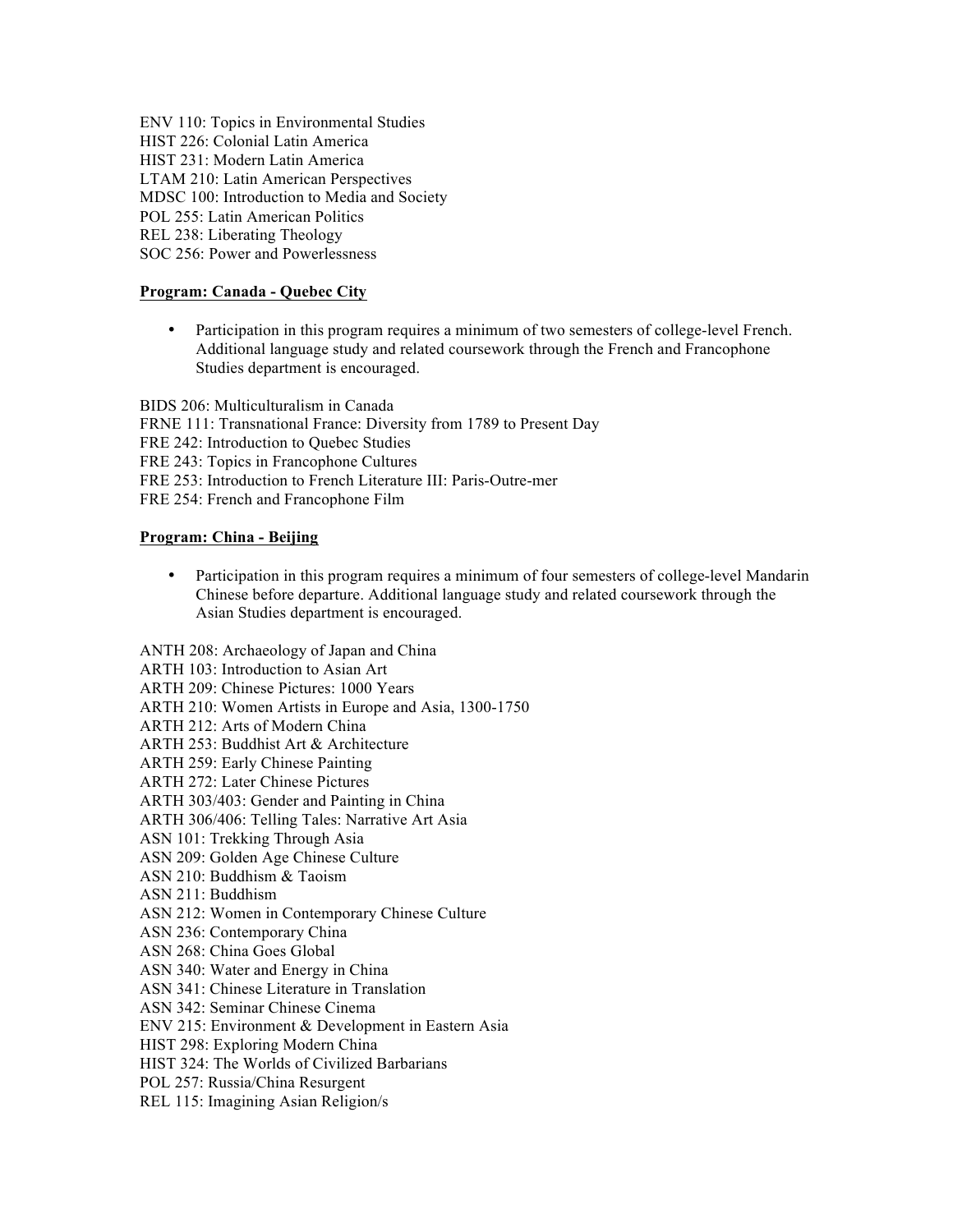REL 201: Trekking Through Asia REL 304: Buddhist Philosophy

### **Program: Czech Republic - Prague**

- ENG 346:  $20<sup>th</sup>$  Century Eastern European Fiction
- EUST 101: Foundations of European Studies I
- EUST 102: European Studies II
- GERE 211: Surviving (Post)-Communism
- HIST 101: Foundations of European Societies
- HIST 103: Early Modern Europe
- HIST 237: Europe Since the War
- HIST 256: Technology and Society in Europe
- HIST 264: Modern European City
- POL 243: Mystery of East Central Europe
- POL 244: Immigration and Diversity in Europe
- POL 245: Politics of the New Europe
- POL 249: Protests, Movements, Unions
- REL 276: History of East European Jewry
- SOC 256: Power and Powerlessness

#### **Program: Denmark - Copenhagen**

• This program offers numerous academic tracks, some of which include **Architectural Studies**, **Computer Science**, **Geoscience**, **Pre-Health**, and **Psychology**. In addition to taking on-campus courses in the area in which they will enroll in Copenhagen, students may find the following courses of interest as well.

ENG 210: Viking Saga

- EUST 101: Foundations of European Studies I
- EUST 102: European Studies II
- HIST 101: Foundations of European Societies
- HIST 103: Early Modern Europe
- HIST 237: Europe Since the War
- HIST 256: Technology and Society in Europe
- HIST 264: Modern European City
- POL 244: Immigration and Diversity in Europe
- POL 245: Politics of the New Europe
- POL 378: What is Socialism?

#### **Program: Ecuador - Quito and Peru - Cuzco**

• Participation in this program requires a minimum of one semester of college-level Spanish prior to departure. Additional language study and related coursework through the Spanish and Hispanic Studies department is encouraged.

ANTH 297: Peoples and Cultures of Latin America BIDS 286: Gender, Nation, and Literature in Latin America ECON 135: Latin American Economies ECON 344: Economic Development ECON 435: Political Economy of Latin America ENV 110: Topics in Environmental Studies HIST 226: Colonial Latin America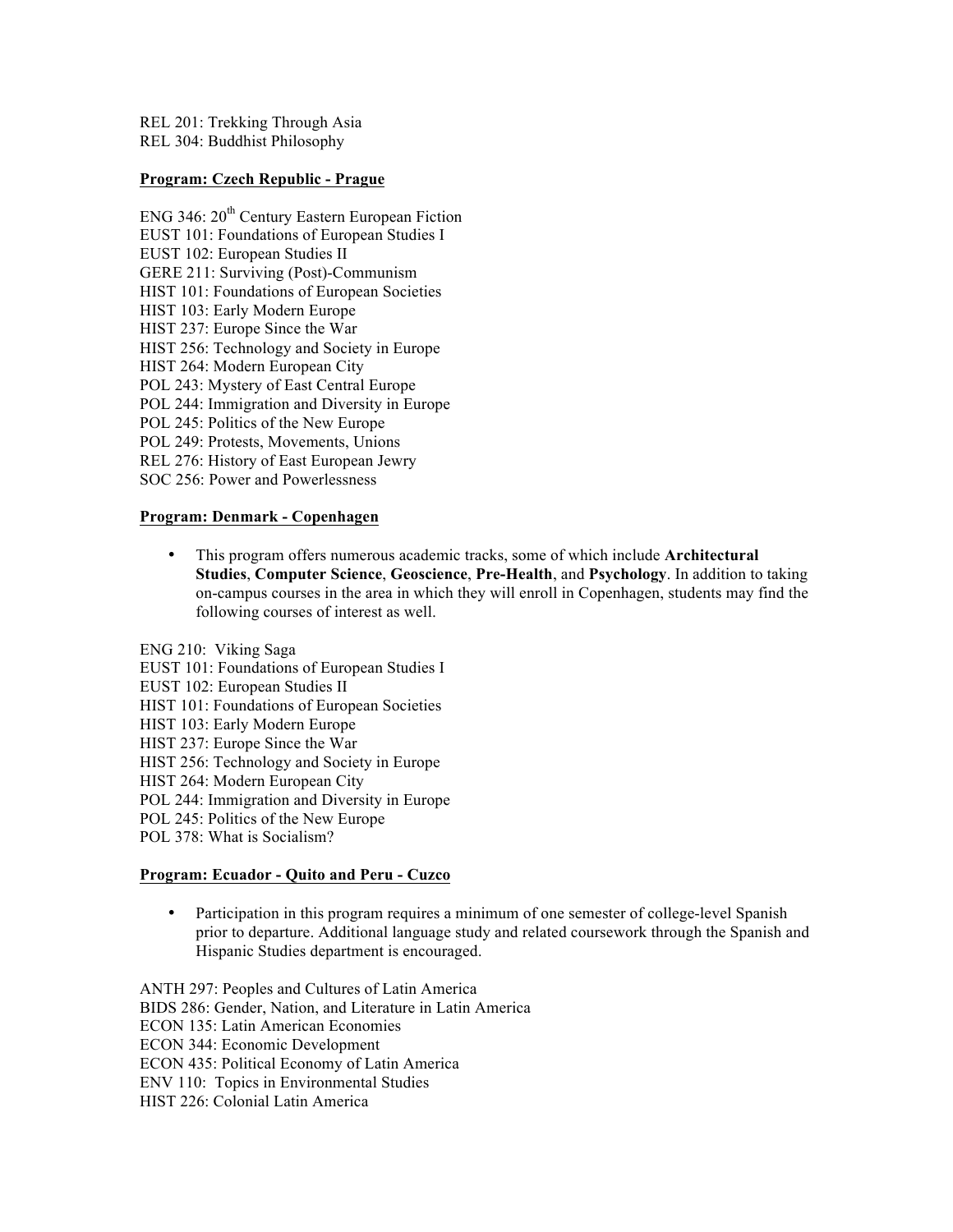HIST 231: Modern Latin America LTAM 210: Latin American Perspectives POL 255: Latin American Politics REL 238: Liberating Theology SOC 256: Power and Powerlessness SPAN 225: Hispanic Media: Contemporary Issues SPAN 316: Voces de Mujeres SPAN 321: Cuentos de America Latina SPAN 345: Latin American Literary Frontiers

### **Program: England - Bath**

BIDS 316: The Anglo-Saxons EUST 101: Foundations of European Studies I EUST 102: European Studies II ENG 136: Shakespeare on Screen ENG 234: Chaucer: Topics ENG 236: Shakespeare: Comedies ENG 240: Victorian Poets ENG 241: English Romantic Poets ENG 244: 19th-Century British Novel ENG 248: Modern British Novel ENG 249: Contemporary British Fictions ENG 287: Jane Austen in Film ENG 317: Shakespearean Adaptation ENG 336: Shakespeare: Topics ENG 352: Shakespeare History HIST 101: Foundations of European Societies HIST 103: Early Modern Europe HIST 201: Tudor-Stuart Britain HIST 237: Europe Since the War HIST 238: The World Wars in Global Perspective HIST 256: Technology and Society in Europe HIST 264: Modern European City HIST 473: Britain: Industry and Empire POL 244: Immigration and Diversity in Europe POL 245: Politics of the New Europe SOC 243: Religion, State, and Society in Modern Britain

### **Program: England - Chichester**

BIDS 316: The Anglo-Saxons ENG 136: Shakespeare on Screen ENG 234: Chaucer: Topics ENG 236: Shakespeare: Comedies ENG 240: Victorian Poets ENG 241: English Romantic Poets ENG 242: Victorian Literature ENG 244: 19th-Century British Novel ENG 248: Modern British Novel ENG 249: Contemporary British Fictions ENG 287: Jane Austen in Film ENG 317: Shakespearean Adaptation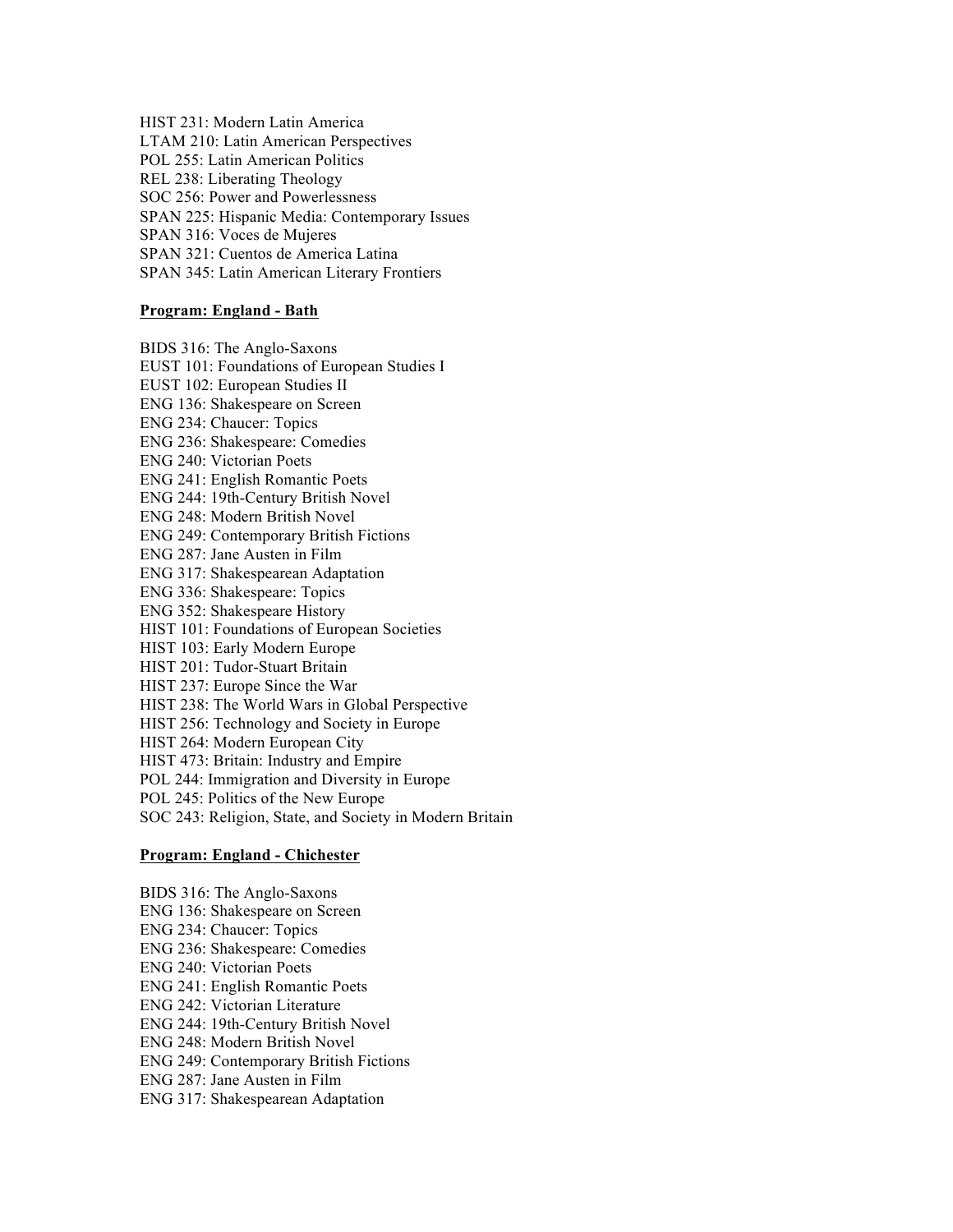ENG 352: Shakespeare History

EUST 101: Foundations of European Studies I

EUST 102: European Studies II

HIST 101: Foundations of European Societies

HIST 103: Early Modern Europe

HIST 201: Tudor-Stuart Britain

HIST 237: Europe Since the War

HIST 238: The World Wars in Global Perspective

HIST 256: Technology and Society in Europe

HIST 264: Modern European City

HIST 473: Britain: Industry and Empire

POL 244: Immigration and Diversity in Europe

POL 245: Politics of the New Europe

SOC 243: Religion, State, and Society in Modern Britain

## **Program: England - London**

BIDS 316: The Anglo-Saxons ECON 213: Urban Economics ECON 311: The Economics of Immigration ENG 136: Shakespeare on Screen ENG 234: Chaucer: Topics ENG 236: Shakespeare: Comedies ENG 240: Victorian Poets ENG 241: English Romantic Poets ENG 244: 19th-Century British Novel ENG 248: Modern British Novel ENG 249: Contemporary British Fictions ENG 287: Jane Austen in Film ENG 317: Shakespearean Adaptation ENG 336: Shakespeare: Topics ENG 352: Shakespeare History EUST 101: Foundations of European Studies I EUST 102: European Studies II HIST 101: Foundations of European Societies HIST 103: Early Modern Europe HIST 201: Tudor-Stuart Britain HIST 237: Europe Since the War HIST 238: The World Wars in Global Perspective HIST 256: Technology and Society in Europe HIST 264: Modern European City HIST 473: Britain: Industry and Empire POL 244: Immigration and Diversity in Europe POL 245: Politics of the New Europe SOC 243: Religion, State, and Society in Modern Britain

#### **Program: England - Norwich**

BIDS 316: The Anglo-Saxons ENG 136: Shakespeare on Screen ENG 175: Travel Literature ENG 234: Chaucer: Topics ENG 236: Shakespeare: Comedies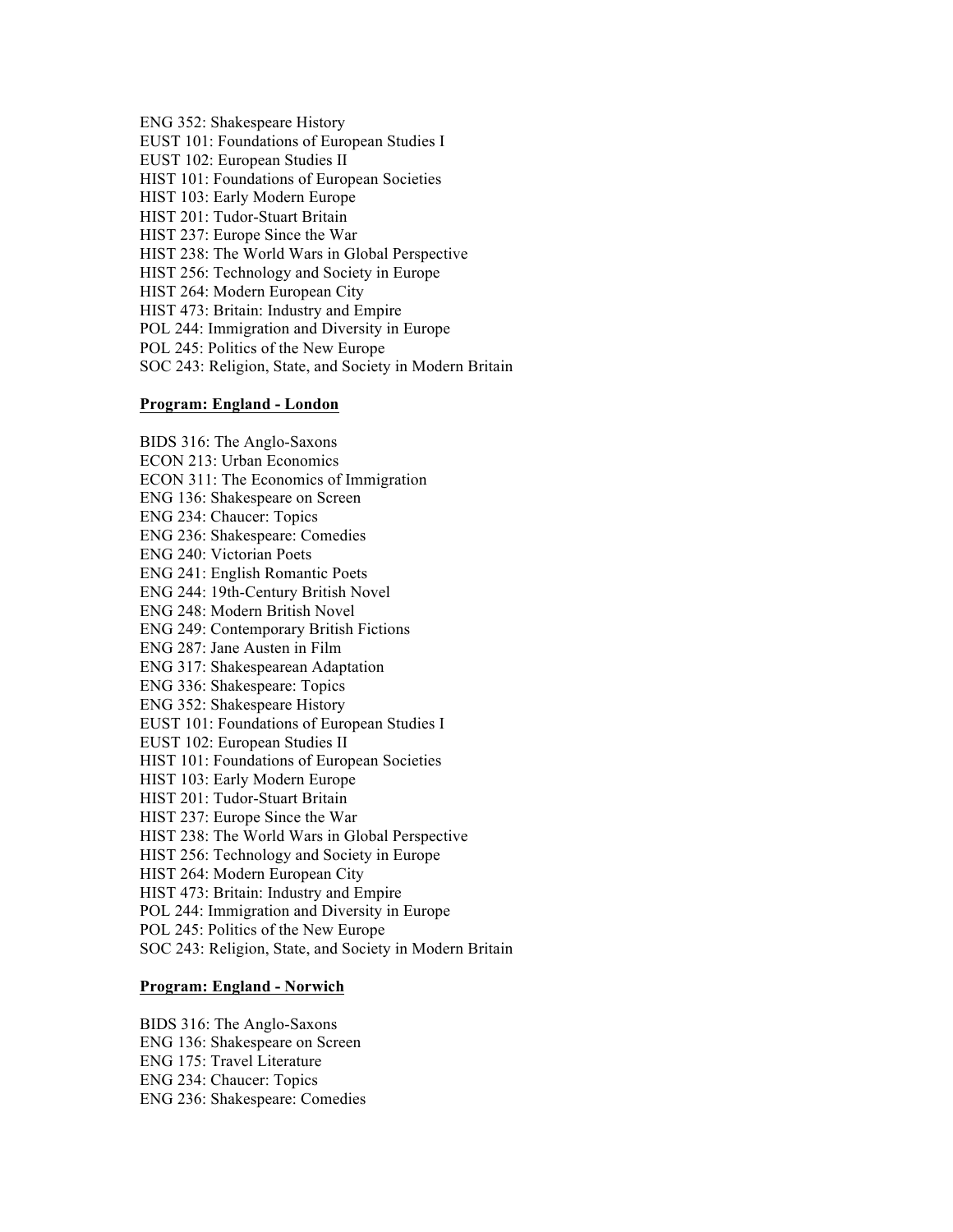ENG 240: Victorian Poets ENG 241: English Romantic Poets ENG 242: Victorian Literature ENG 244: 19th-Century British Novel ENG 248: Modern British Novel ENG 249: Contemporary British Fictions ENG 287: Jane Austen in Film ENG 317: Shakespearean Adaptation ENG 352: Shakespeare History EUST 101: Foundations of European Studies I EUST 102: European Studies II HIST 101: Foundations of European Societies HIST 103: Early Modern Europe HIST 201: Tudor-Stuart Britain HIST 237: Europe Since the War HIST 238: The World Wars in Global Perspective HIST 256: Technology and Society in Europe HIST 264: Modern European City HIST 473: Britain: Industry and Empire MDSC 100: Introduction to Media and Society MDSC 305: Film Editing I POL 244: Immigration and Diversity in Europe POL 245: Politics of the New Europe SOC 243: Religion, State, and Society in Modern Britain

#### **Program: Aix-en-Provence, France**

- This program offers multiple academic tracks, including 1) **French Honors** for advanced language students; 2) **Studio Art** through the Marchutz School; 3) **Business and International Relations**; and 4) **Humanities and Social Sciences**. In addition to taking oncampus courses in the area in which they will enroll in Aix, students may find the following courses of interest as well.
- Participation in this program requires a minimum of one semester of college-level French. Additional language study and related coursework through the French and Francophone Studies department is encouraged.

ARTH 102: Renaissance to Modern

ARTH 218: Gothic Art & Architecture

- ARTH 240: European Painting in the 19th Century
- ARTH 255: French Roots of Modernism
- ARTH 389: Rococo to Revolution
- EUST 101: Foundations of European Studies I
- EUST 102: European Studies II
- FRNE 111: Transnational France: Diversity from 1789 to Present Day
- FRNE 285: The Troubadours
- FRNE 341: Boulevard Saint-Germain
- FRNE 395: Race in 18th Century French Culture
- HIST 101: Foundations of European Societies
- HIST 103: Early Modern Europe
- HIST 220: Early Medieval Europe
- HIST 237: Europe Since the War
- HIST 256: Technology and Society in Europe
- HIST 264: Modern European City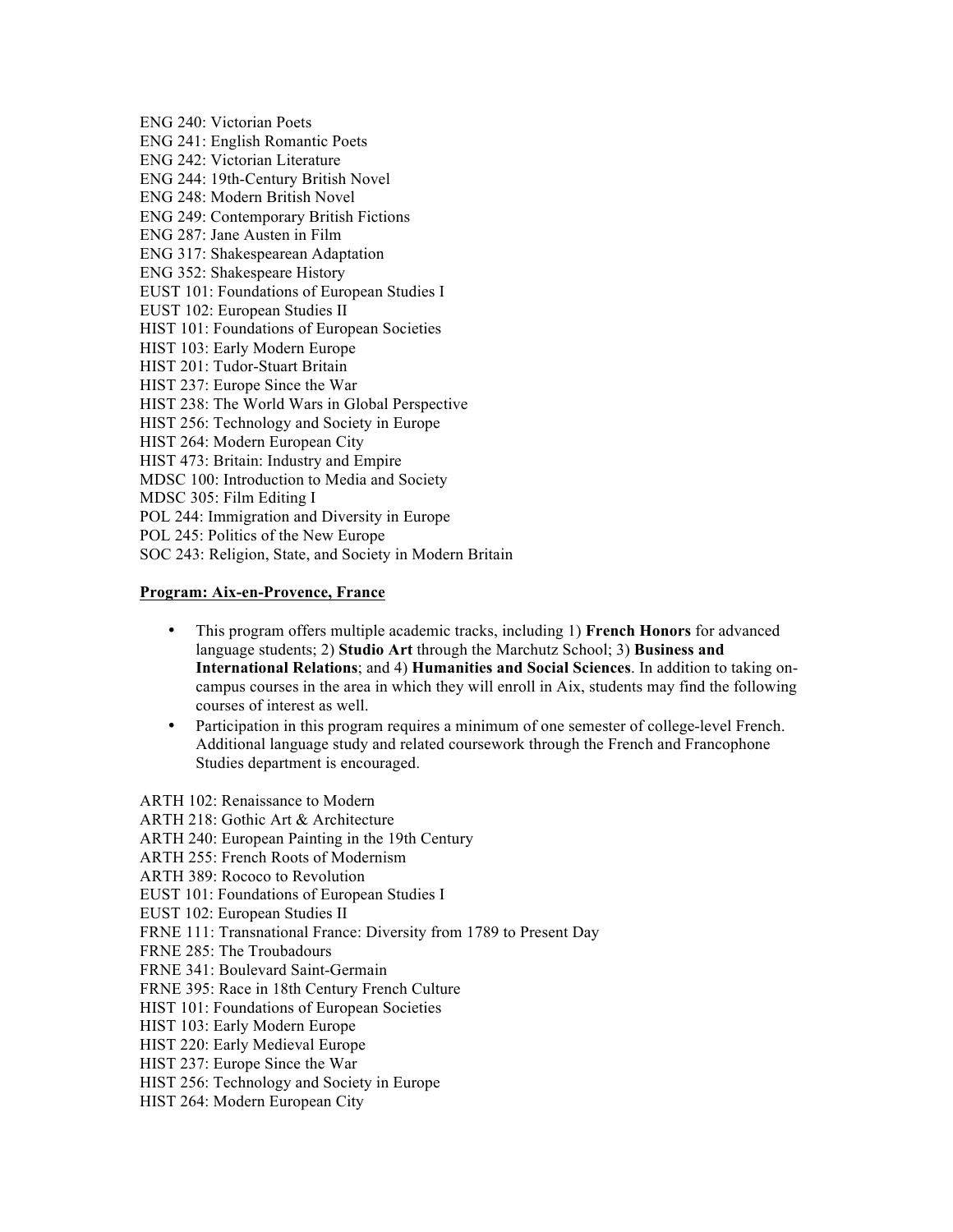HIST 301: The Enlightenment POL 244: Immigration and Diversity in Europe POL 245: Politics of the New Europe

## **Program: France - Rennes**

- Participation in this program requires a minimum of five semesters of college-level French before departure. Additional language study and related coursework through the French and Francophone Studies department is encouraged.
- ARTH 102: Renaissance to Modern
- ARTH 211: Women in 19th Century Art & Culture
- ARTH 240: European Painting in the 19th Century
- ARTH 255: French Roots of Modernism
- ARTH 389: Rococo to Revolution
- EUST 101: Foundations of European Studies I
- EUST 102: European Studies II
- FRNE 111: Transnational France: Diversity from 1789 to Present Day
- FRNE 285: The Troubadours
- FRNE 341: Boulevard Saint-Germain
- FRNE 395: Race in 18th Century French Culture
- HIST 101: Foundations of European Societies
- HIST 103: Early Modern Europe
- HIST 220: Early Medieval Europe
- HIST 237: Europe Since the War
- HIST 256: Technology and Society in Europe
- HIST 264: Modern European City
- HIST 301: The Enlightenment
- POL 244: Immigration and Diversity in Europe
- POL 245: Politics of the New Europe

## **Program: Germany – Berlin CityLab**

- Participation in this program requires a minimum of one semester of college-level German prior to departure. Additional language study and related coursework through the German Area Studies department is encouraged.
- This program is specifically designed for students in Architectural Studies and Studio Art. In addition to taking on-campus courses in the area in which they will enroll in Berlin, students may find the following courses of interest as well.
- EUST 101: Foundations of European Studies I
- EUST 102: European Studies II
- GERE 104: German Cinema
- GERE 201: Berlin: Sin City, Divided City
- GERE 203: Narratives of Displacement
- GERE 206: Madness in Modernity
- GERE 208: Guilt in German Literature
- GERE 209: Decoding Fairy Tales
- GERE 211: Surviving (Post)-Communism
- GERE 212: The Cave of Western Thought
- GERE 213: Border, Nation, Identity
- GERE 214: Berlin: a Cultural Biography
- HIST 237: Europe Since the War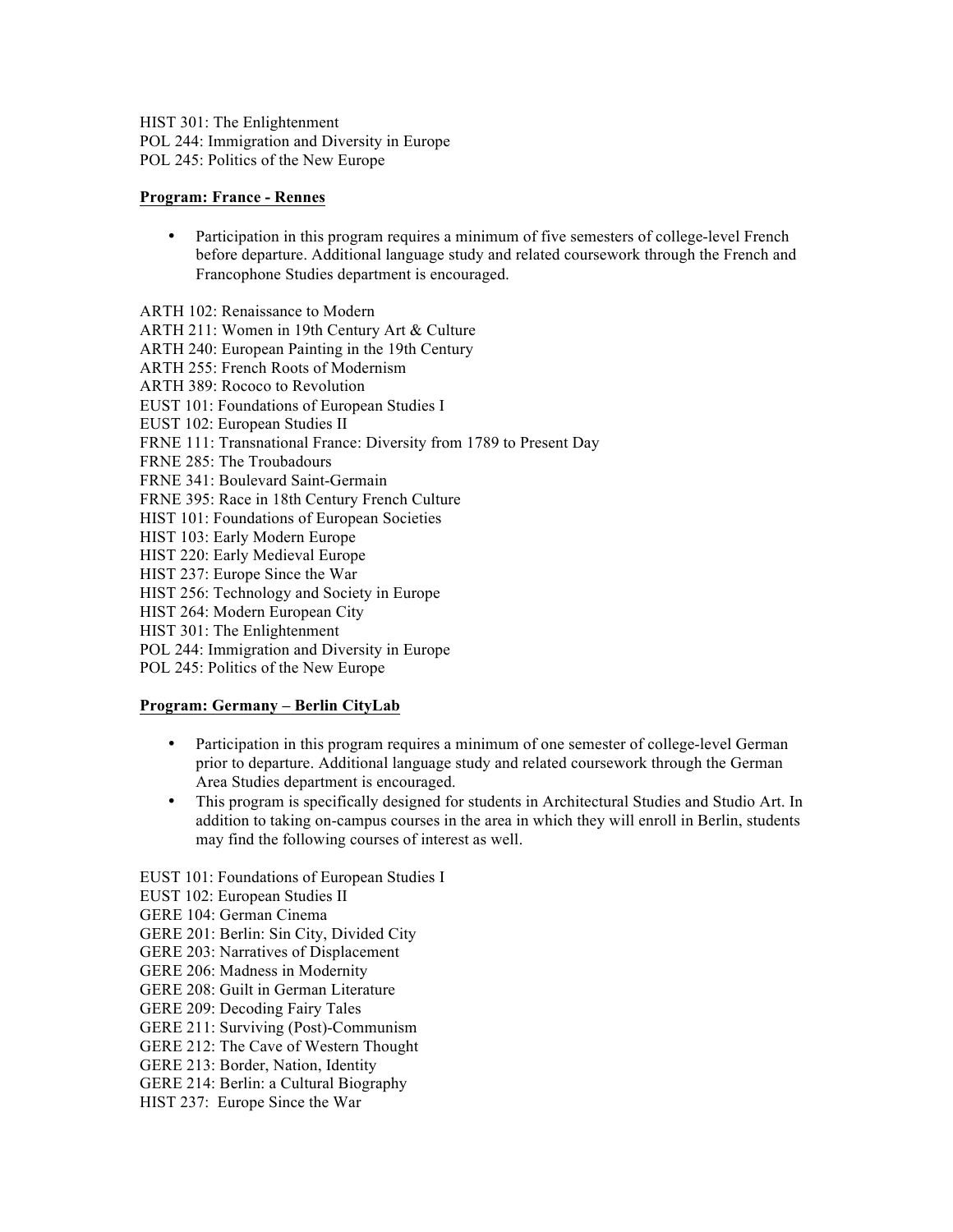- HIST 238: The World Wars in Global Perspective
- HIST 256: Technology and Society in Europe
- HIST 264: Modern European City
- HIST 272: Nazi Germany
- HIST 276: The Age of Dictators
- POL 244: Immigration and Diversity in Europe
- POL 245: Politics of the New Europe
- REL 271: The Holocaust
- REL 371: Literary and Theological Responses to the Holocaust

### **Program: Germany – Berlin IES**

- Participation in this program requires a minimum of one semester of college-level German prior to departure. Additional language study and related coursework through the German Area Studies department is encouraged.
- This program offers multiple academic tracks, including 1) **German Language and Area Studies** for advanced language students; 2) **Metropolitan Studies**; and 3) **Security Studies and International Affairs**. In addition to taking on-campus courses in the area in which they will enroll in Berlin, students may find the following courses of interest as well.

EUST 101: Foundations of European Studies I

- EUST 102: European Studies II
- GERE 104: German Cinema
- GERE 201: Berlin: Sin City, Divided City
- GERE 203: Narratives of Displacement
- GERE 206: Madness in Modernity
- GERE 208: Guilt in German Literature
- GERE 209: Decoding Fairy Tales
- GERE 211: Surviving (Post)-Communism
- GERE 212: The Cave of Western Thought
- GERE 213: Border, Nation, Identity
- GERE 214: Berlin: a Cultural Biography
- HIST 237: Europe Since the War
- HIST 238: The World Wars in Global Perspective
- HIST 256: Technology and Society in Europe
- HIST 264: Modern European City
- HIST 272: Nazi Germany
- HIST 276: The Age of Dictators
- POL 244: Immigration and Diversity in Europe
- POL 245: Politics of the New Europe
- REL 271: The Holocaust
- REL 371: Literary and Theological Responses to the Holocaust

#### **Program: Germany - Freiburg**

- Participation in this program requires a minimum of one semester of college-level German prior to departure. Additional language study and related coursework through the German Area Studies department is encouraged.
- This program offers multiple academic tracks, including 1) **German Language and Area Studies** for advanced language students; 2) **European Union**; and 3) **Environmental Studies and Sustainability**. In addition to taking on-campus courses in the area in which they will enroll in Freiburg, students may find the following courses of interest as well.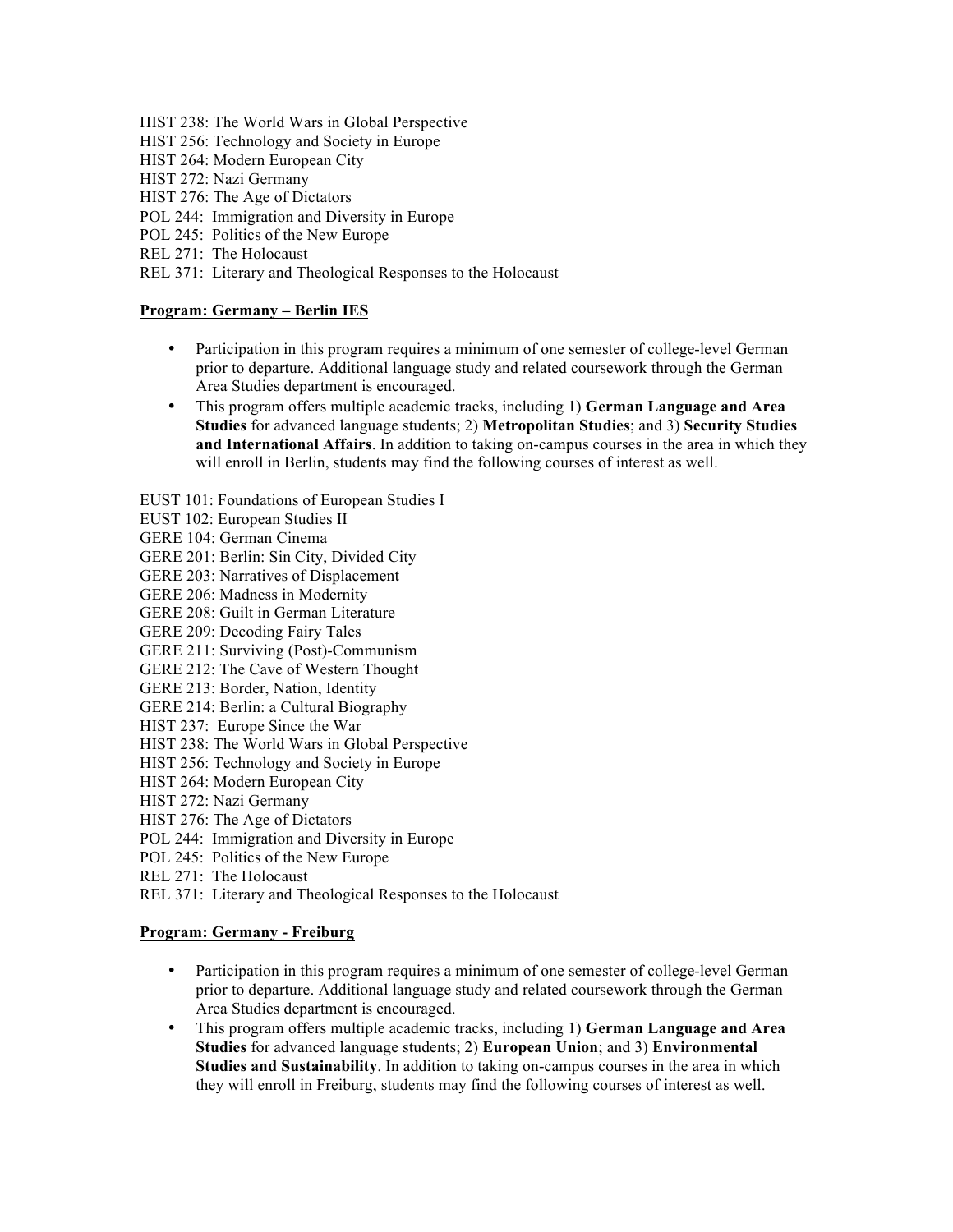- EUST 101: Foundations of European Studies I
- EUST 102: European Studies II
- GERE 104: German Cinema
- GERE 201: Berlin: Sin City, Divided City
- GERE 203: Narratives of Displacement
- GERE 206: Madness in Modernity
- GERE 208: Guilt in German Literature
- GERE 209: Decoding Fairy Tales
- GERE 211: Surviving (Post)-Communism
- GERE 212: The Cave of Western Thought
- GERE 213: Border, Nation, Identity
- GERE 214: Berlin: a Cultural Biography
- HIST 237: Europe Since the War
- HIST 238: The World Wars in Global Perspective
- HIST 256: Technology and Society in Europe
- HIST 264: Modern European City
- HIST 272: Nazi Germany
- HIST 276: The Age of Dictators
- POL 244: Immigration and Diversity in Europe
- POL 245: Politics of the New Europe
- REL 271: The Holocaust
- REL 371: Literary and Theological Responses to the Holocaust

#### **Program: Germany - Leipzig**

• Participation in this program requires a minimum of one semester of college-level German prior to departure. Advanced language students seeking to take all coursework in German must have completed a minimum of four semesters of college-level German (with a B average or better). Additional language study and related coursework through the German Area Studies department is encouraged.

EUST 101: Foundations of European Studies I

- EUST 102: European Studies II
- GERE 104: German Cinema
- GERE 201: Berlin: Sin City, Divided City
- GERE 203: Narratives of Displacement
- GERE 206: Madness in Modernity
- GERE 208: Guilt in German Literature
- GERE 209: Decoding Fairy Tales
- GERE 211: Surviving (Post)-Communism
- GERE 212: The Cave of Western Thought
- GERE 213: Border, Nation, Identity
- GERE 214: Berlin: a Cultural Biography
- HIST 237: Europe Since the War
- HIST 238: The World Wars in Global Perspective
- HIST 256: Technology and Society in Europe
- HIST 264: Modern European City
- HIST 272: Nazi Germany
- HIST 276: The Age of Dictators
- POL 244: Immigration and Diversity in Europe
- POL 245: Politics of the New Europe
- REL 271: The Holocaust
- REL 371: Literary and Theological Responses to the Holocaust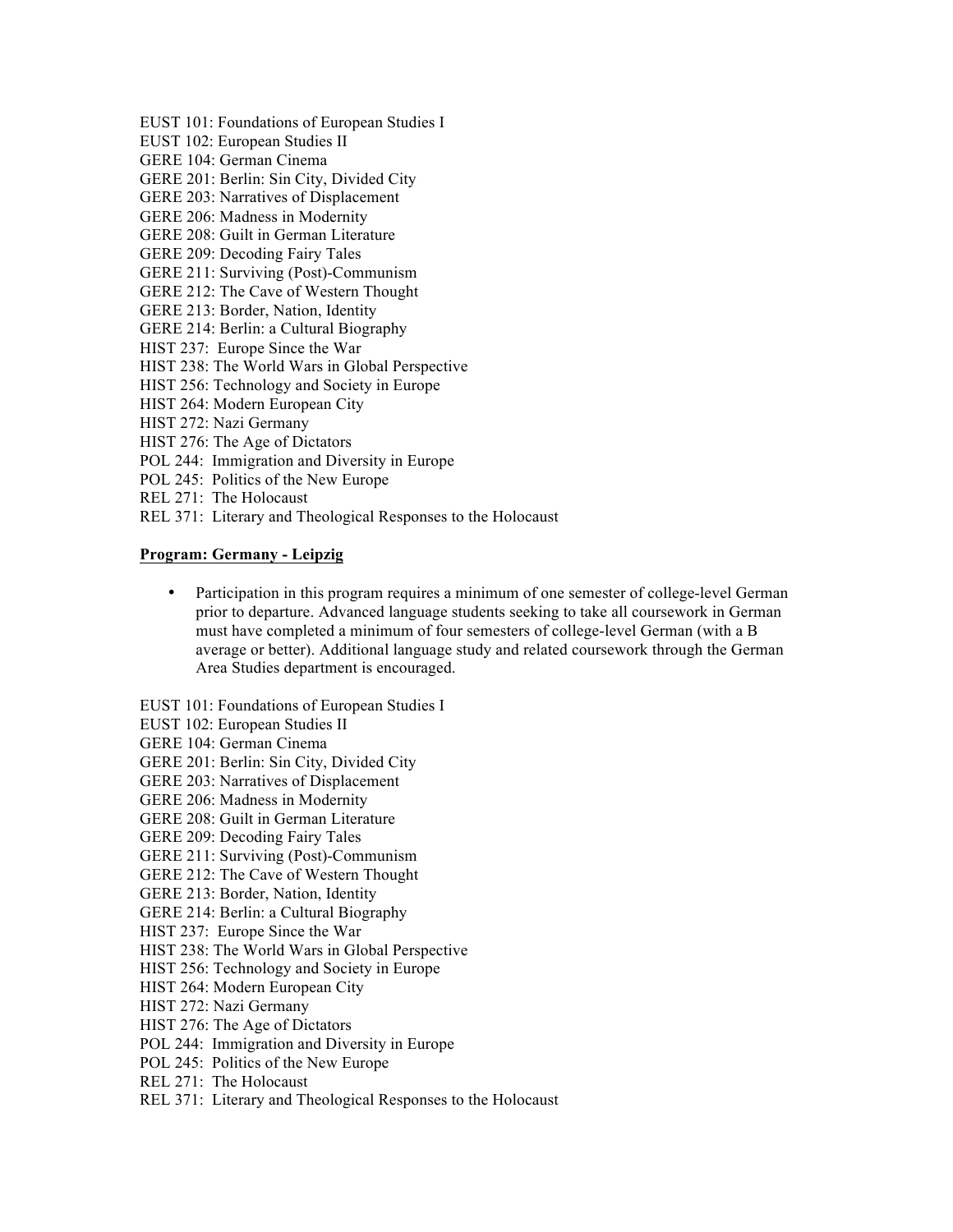#### **Program: Germany - Tübingen**

- Participation in this program requires a minimum of one semester of college-level German prior to departure. Advanced language students seeking to take all coursework in German must have completed a minimum of four semesters of college-level German (with a B average or better). Additional language study and related coursework through the German Area Studies department is encouraged.
- EUST 101: Foundations of European Studies I
- EUST 102: European Studies II
- GERE 104: German Cinema
- GERE 201: Berlin: Sin City, Divided City
- GERE 203: Narratives of Displacement
- GERE 206: Madness in Modernity
- GERE 208: Guilt in German Literature
- GERE 209: Decoding Fairy Tales
- GERE 211: Surviving (Post)-Communism
- GERE 212: The Cave of Western Thought
- GERE 213: Border, Nation, Identity
- GERE 214: Berlin: a Cultural Biography
- HIST 237: Europe Since the War
- HIST 238: The World Wars in Global Perspective
- HIST 256: Technology and Society in Europe
- HIST 264: Modern European City
- HIST 272: Nazi Germany
- HIST 276: The Age of Dictators
- POL 244: Immigration and Diversity in Europe
- POL 245: Politics of the New Europe
- REL 271: The Holocaust
- REL 371: Literary and Theological Responses to the Holocaust

### **Program: Hong Kong**

- ANTH 208: Archaeology of Japan and China
- ARTH 103: Introduction to Asian Art
- ARTH 209: Chinese Pictures: 1000 Years
- ARTH 210: Women Artists in Europe and Asia, 1300-1750
- ARTH 212: Arts of Modern China
- ARTH 253: Buddhist Art & Architecture
- ARTH 259: Early Chinese Painting
- ARTH 272: Later Chinese Pictures
- ARTH 303/403: Gender and Painting in China
- ARTH 306/406: Telling Tales: Narrative Art Asia
- ASN 101: Trekking Through Asia
- ASN 209: Golden Age Chinese Culture
- ASN 210: Buddhism & Taoism
- ASN 211: Buddhism
- ASN 212: Women in Contemporary Chinese Culture
- ASN 236: Contemporary China
- ASN 268: China Goes Global
- ASN 340: Water and Energy in China
- ASN 341: Chinese Literature in Translation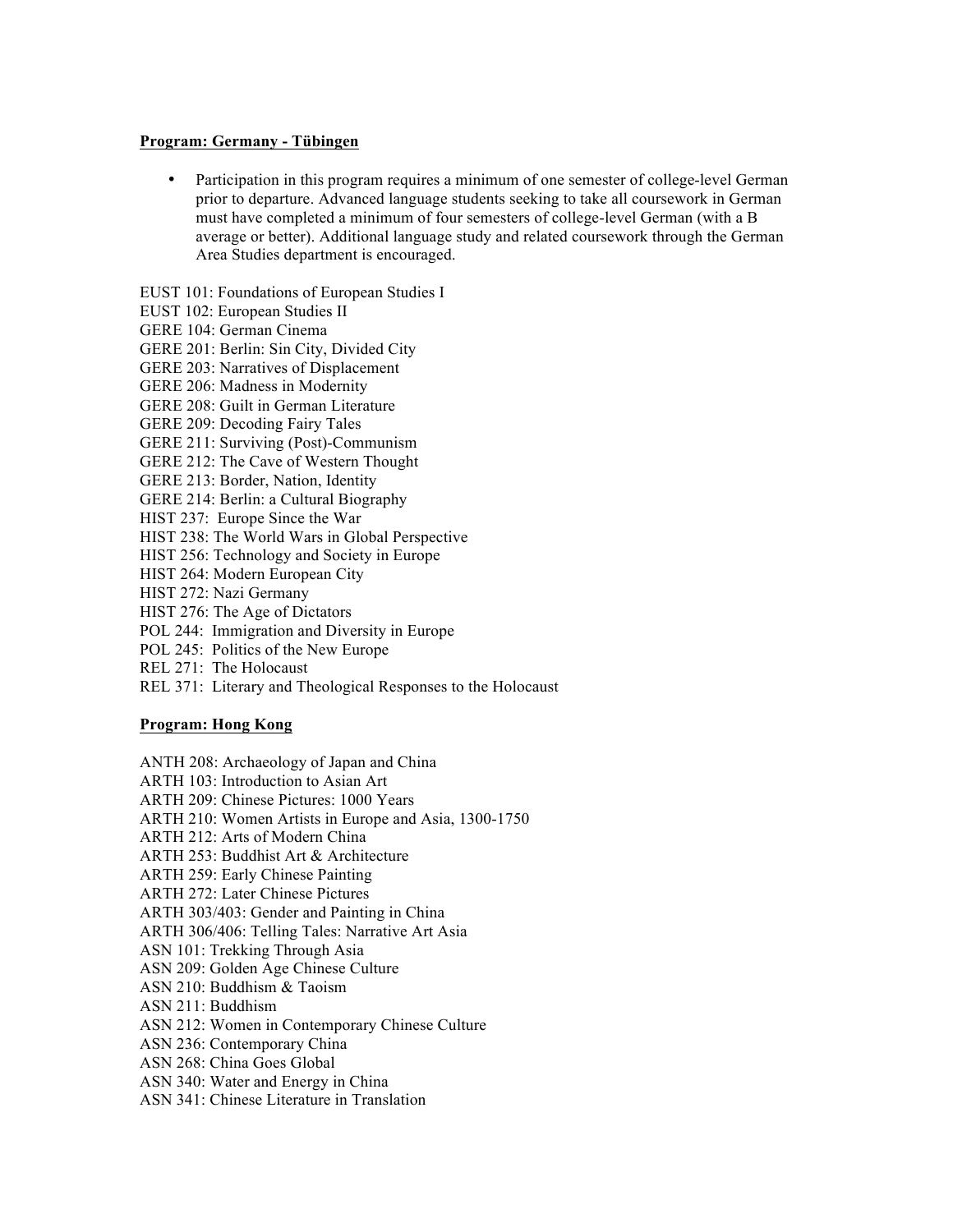ASN 342: Seminar Chinese Cinema

ENV 215: Environment & Development in Eastern Asia

HIST 298: Exploring Modern China

HIST 324: The Worlds of Civilized Barbarians

POL 257: Russia/China Resurgent

REL 115: Imagining Asian Religion/s

REL 201: Trekking Through Asia

REL 304: Buddhist Philosophy

## **Program: Hungary - Budapest**

ENG 346:  $20^{th}$  Century Eastern European Fiction EUST 101: Foundations of European Studies I EUST 102: European Studies II GERE 211: Surviving (Post)-Communism HIST 101: Foundations of European Societies HIST 103: Early Modern Europe HIST 237: Europe Since the War HIST 256: Technology and Society in Europe HIST 264: Modern European City POL 243: Mystery of East Central Europe POL 244: Immigration and Diversity in Europe POL 245: Politics of the New Europe POL 249: Protests, Movements, Unions REL 276: History of East European Jewry SOC 256: Power and Powerlessness

### **Program: Ireland - Galway**

ECON 311: Economics of Immigration ENG 110: Partial Magic ENG 113: Environment in Global Literature ENG 247: Irish Literature Renaissance ENG 344: Joyce ENG 345: Ulysses EUST 101: Foundations of European Studies I EUST 102: European Studies II HIST 101: Foundations of European Societies HIST 103: Early Modern Europe HIST 237: Europe Since the War HIST 256: Technology and Society in Europe HIST 264: Modern European City POL 244: Immigration and Diversity in Europe POL 245: Politics of the New Europe

## **Program: Italy - Rome**

- Participation in this program requires a minimum of one semester of college-level Italian prior to departure. Additional language study is encouraged.
- Spring semester programs typically focus on Art/Architecture while those in the Fall will vary depending on the faculty director[s]. In addition to taking on-campus courses in the area of academic focus of their program, students may find the following courses of interest as well.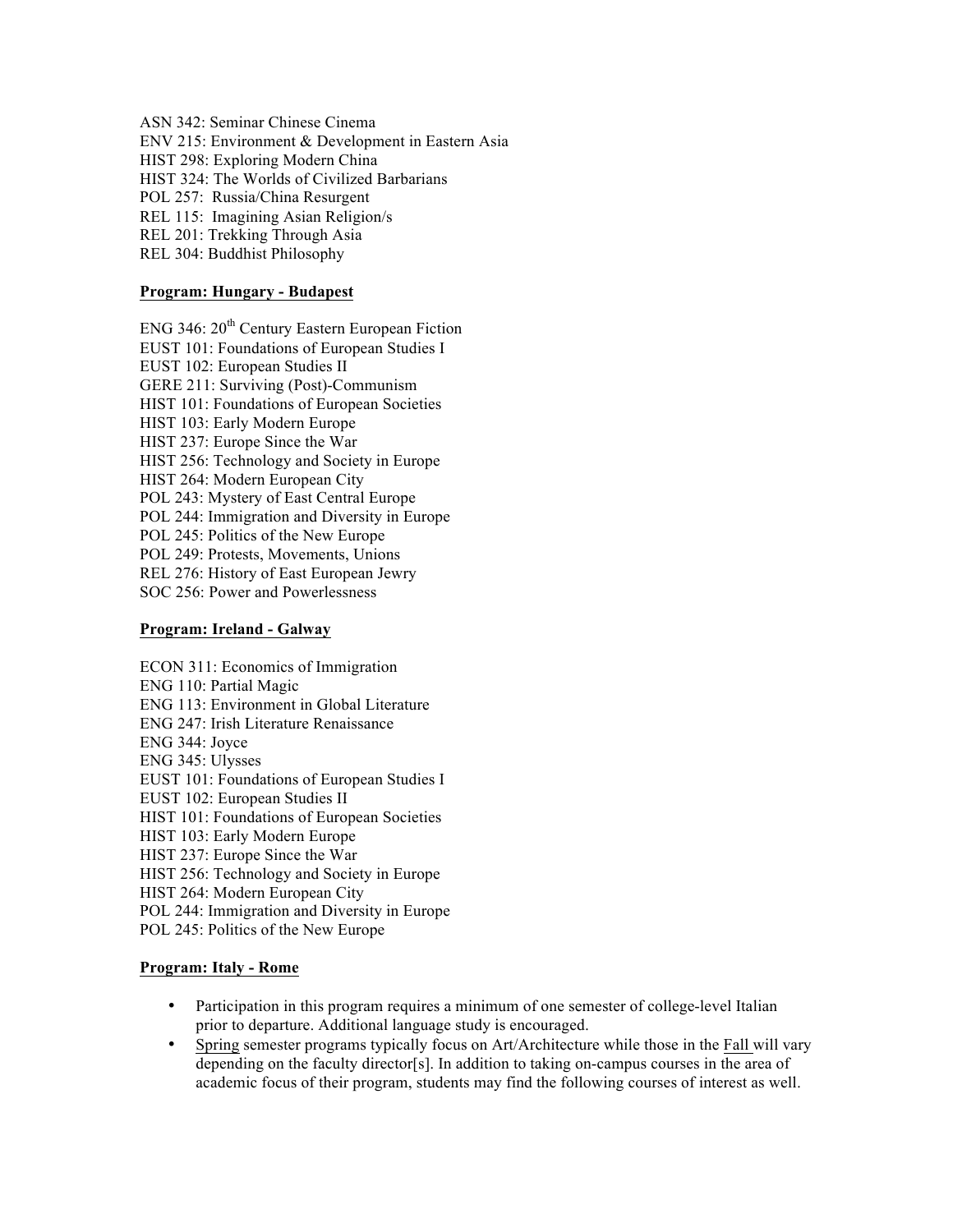ANTH 206: Early Cities ARTS 165: Introduction to Imaging ARTH 102: Renaissance to Modern

ARTH 221: Early Italian Renaissance Painting

ARTH 224: Renaissance Sculpture

ARTH 230: The Age of Michelangelo

ARTH 233: Renaissance Architecture

ARTH 237: Princely Art

ARTH 240: European Painting in the 19th Century

- ARTH 305: Women and Men: Gender Construction in Renaissance Italy
- ARTH 315: Art and the Senses

ARTH 332: Roman Art, Architecture & Power

ARTH 480: Art of the Pilgrimage Roads

CLAS 125: Greek and Roman Religion

CLAS 213: Ancient Comedy

CLAS 228: Classical Epic

CLAS 230: Gender and Sexuality in Antiquity

CLAS 240: Classics in Cinema

CLAS 251: The Romans: Republic to Empire

CLAS 281: Fall of the Roman Empire

EUST 101: Foundations of European Studies I

EUST 102: European Studies II

HIST 101: Foundations of European Societies

- HIST 103: Early Modern Europe
- HIST 237: Europe Since the War

HIST 253: Renaissance and Reformation

HIST 256: Technology and Society in Europe

HIST 264: Modern European City

HIST 276: The Age of Dictators

ITAL 204: Italian Cinema

POL 244: Immigration and Diversity in Europe

POL 245: Politics of the New Europe

## **Program: Japan - Hikone**

• Participation in this program requires a minimum of one year of college-level Japanese prior to departure. Additional language study and related coursework through the Asian Studies department is encouraged.

ANTH 208: Archaeology of Japan and China

ANTH 298: Modern Japan

ARTH 103: Introduction to Asian Art

ARTH 252: Japanese Art and Culture

ARTH 253: Buddhist Art & Architecture

ARTH 306: Telling Tales: Narrative Art Asia

ARTH 336: Landscapes and Gardens

ASN 101: Trekking Through Asia

ASN 120: Making of the Samurai

ASN 305: Showa Through the Silver Screen

HIST 120: Making of the Samurai

HIST 202: Japan Since 1868

HIST 292: Japan Before 1868

HIST 305: Showa Through the Silver Screen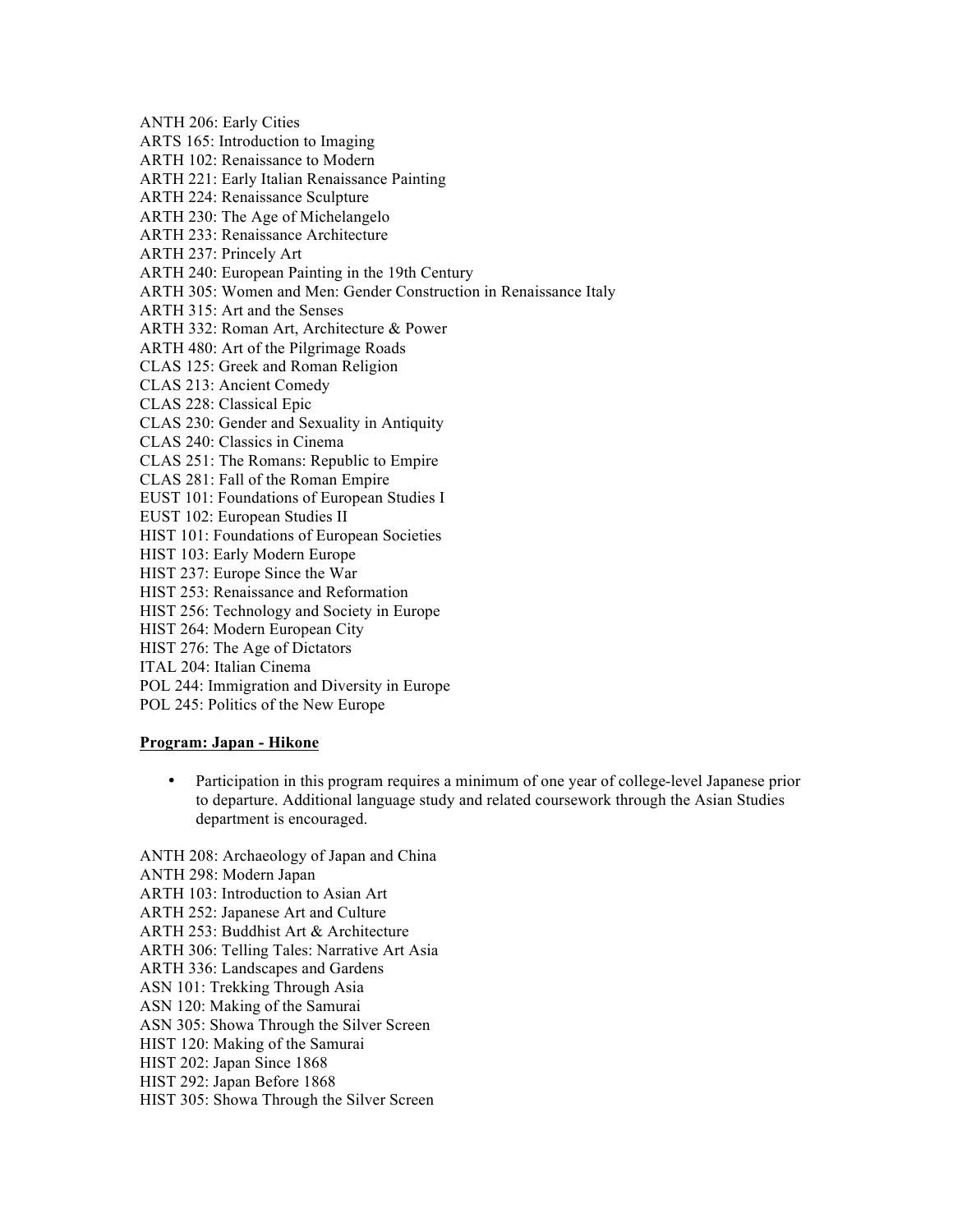HIST 320: The Asia Pacific Wars HIST 324: The Worlds of Civilized Barbarians HIST 392: Seminar: Women in Japan REL 115: Imagining Asian Religions REL 201: Trekking Through Asia REL 211: Buddhism REL 215: Japanese Religions REL 225: Japan Philosophy & Religious Thought

## **Program: Jordan - Amman**

ARAB 101: Beginning Arabic I ARAB 102: Beginning Arabic II ARAB 201: Intermediate Arabic I ARAB 202: Intermediate Arabic II ARTH 249: Islamic Art & Architecture ARTH 254: Islamic Art at the Crossroads ENG 276: Imagining the Middle East FRNE 219: Beyond Colonialism: North African Cinema and Literature POL 208: Gender and Politics in MENA POL 258: Comparative Politics of the Middle East POL 285: International Politics of the Middle East POL 366: Islamic Political Thought REL 219: Introduction to Islamic Religious Tradition REL 236: Gender and Islam REL 242: Creative Self in Islamic Mysticism REL 255: Peace and Violence in Quran REL 265: The West and the Qur'an REL 274: Zionism, Israel and the Middle East Conflict REL 280: Negotiating Islam REL 286: Islam and Environment REL 335: Jihad REL 347: Gender and Identity in the Muslim World

## **Program: Morocco - Rabat**

ARAB 101: Beginning Arabic I ARAB 102: Beginning Arabic II ARAB 201: Intermediate Arabic I ARAB 202: Intermediate Arabic II ARTH 249: Islamic Art & Architecture ARTH 254: Islamic Art at the Crossroads ENG 276: Imagining the Middle East FRNE 219: Beyond Colonialism: North African Cinema and Literature POL 208: Gender and Politics in MENA POL 258: Comparative Politics of the Middle East POL 285: International Politics of the Middle East POL 366: Islamic Political Thought REL 219: Introduction to Islamic Religious Tradition REL 236: Gender and Islam REL 242: Creative Self in Islamic Mysticism REL 255: Peace and Violence in Quran REL 265: The West and the Qur'an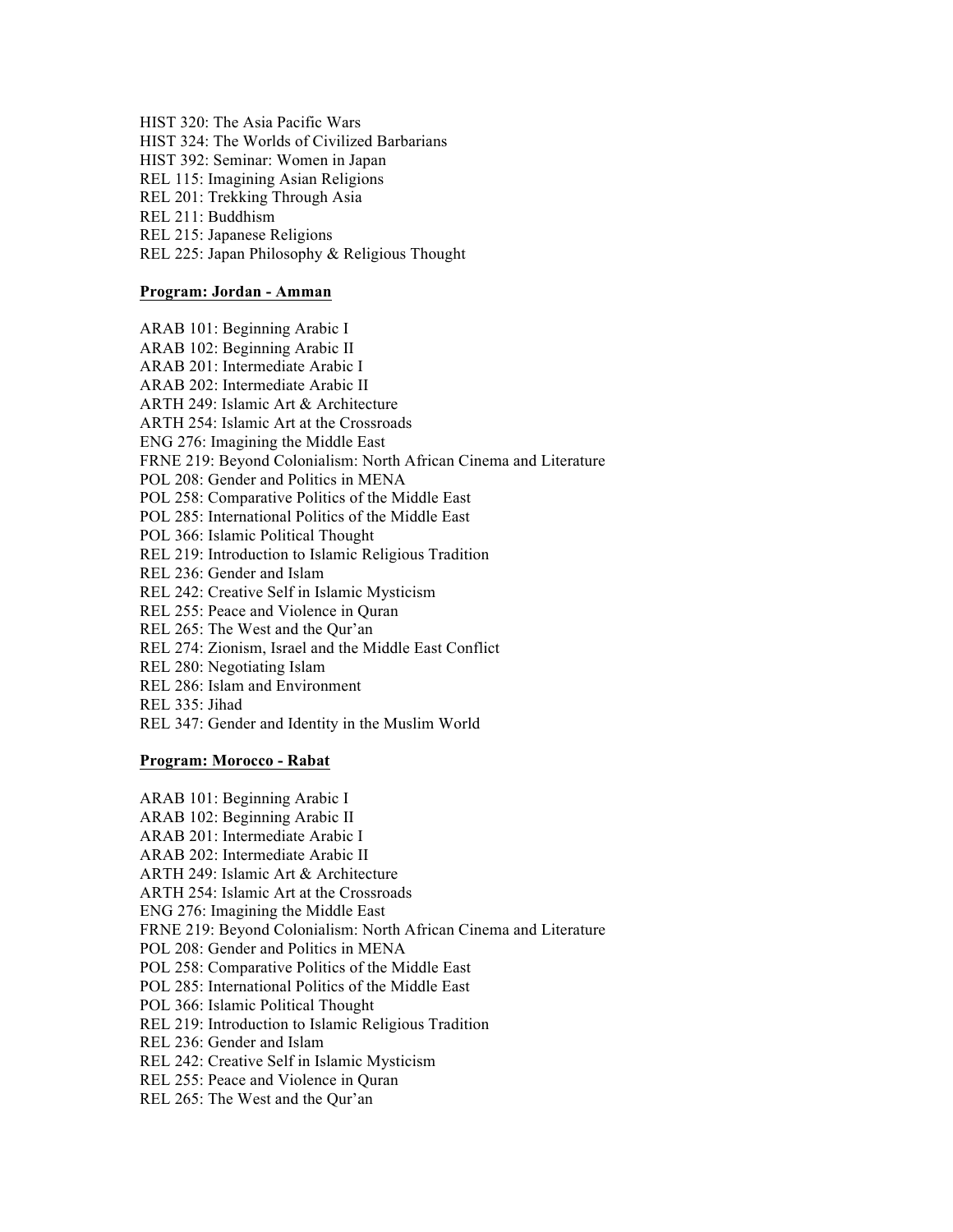REL 274: Zionism, Israel and the Middle East Conflict REL 280: Negotiating Islam REL 286: Islam and Environment REL 335: Jihad REL 347: Gender and Identity in the Muslim World

#### **Program: Netherlands - Maastricht**

EUST 101: Foundations of European Studies I

EUST 102: European Studies II

HIST 101: Foundations of European Societies

HIST 103: Early Modern Europe

HIST 237: Europe Since the War

HIST 256: Technology and Society in Europe

HIST 264: Modern European City

POL 244: Immigration and Diversity in Europe

POL 245: Politics of the New Europe

#### **Program: New Zealand - Auckland**

• Programs in even-numbered years typically focus on Education while those in odd-numbered years will vary depending on the faculty director[s]. In addition to taking on-campus courses in the area of academic focus of their program, students may find the following courses of interest as well.

ANTH 221: Human Rights of Indigenous Peoples ANTH 222: Native American Religions ANTH 280: Environment and Culture EDUC 323: Comparative & International Education ENV 309: Environmental Change in the Indigenous World ENV 330: Sustainability, Commodities, and Consumption POL 201: The Politics of Climate Change SOC 261: Sociology of Education SOC 271: Sociology of Environment SOC 357: Race and Education

#### **Program: Portugal - Lisbon**

EUST 101: Foundations of European Studies I

- EUST 102: European Studies II
- HIST 101: Foundations of European Societies

HIST 103: Early Modern Europe

HIST 237: Europe Since the War

HIST 256: Technology and Society in Europe

HIST 264: Modern European City

POL 244: Immigration and Diversity in Europe

POL 245: Politics of the New Europe

# **Program: Russia - Irkutsk**

• Participation in this program requires a minimum of four semesters of college-level Russian before departure. Additional language study and related coursework through the Russian Area Studies department is encouraged.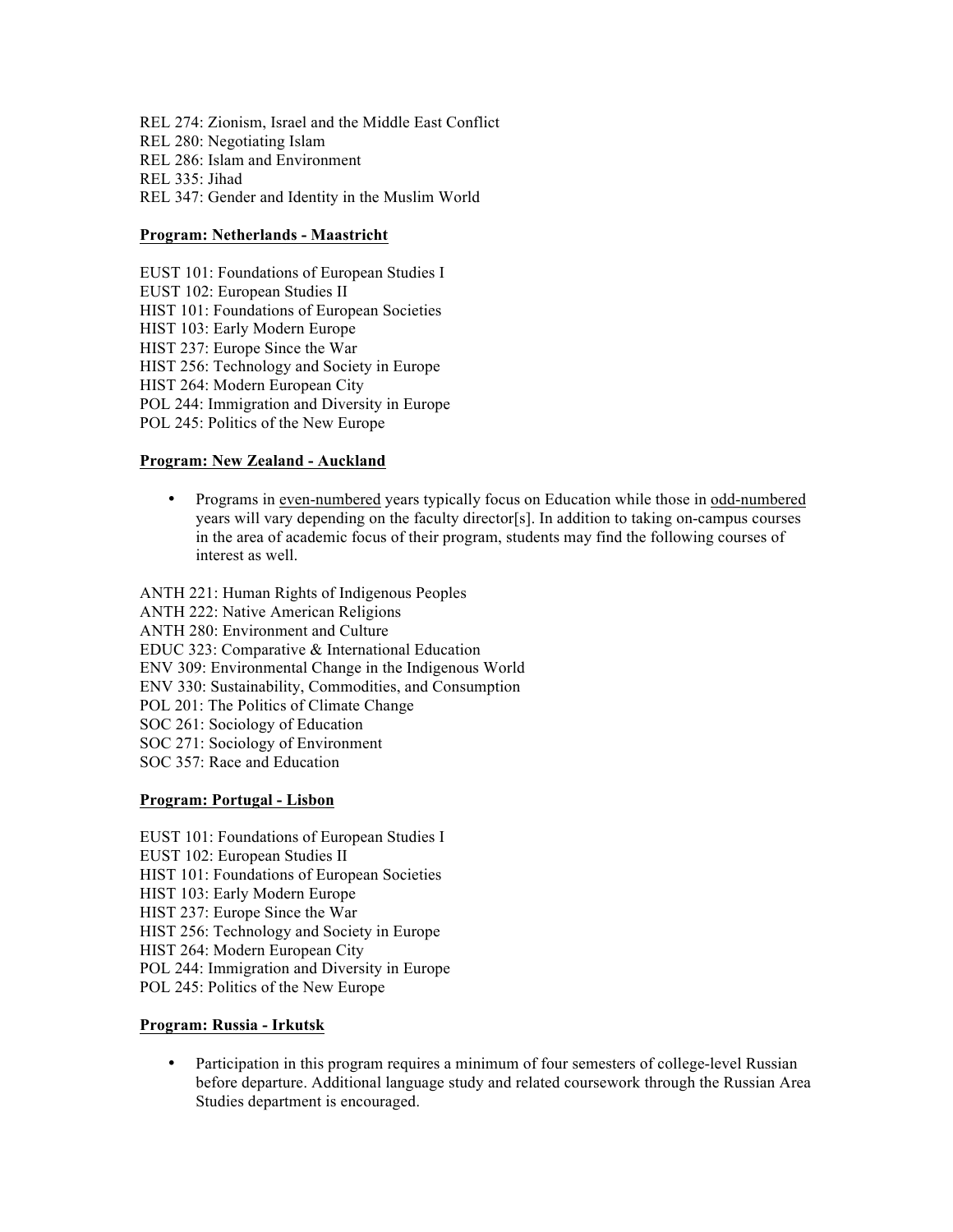AMST 206: America Through Russian Eyes BIDS 298: The Ballets Russes: Modernism and the Arts HIST 237: Europe Since the War HIST 238: World Wars in Global Perspective HIST 276: The Age of Dictators POL 244: Immigration and Diversity in Europe POL 245: Politics of the New Europe POL 257: Russia/China Resurgent POL 378: What is Socialism? RUSE 112: Tsars, Mad Cats, and Comrades RUSE 120: Sport and Ideology: Gender, Race, National Identity RUSE 137: Vampires: From Vlad to Buffy RUSE 203: Russian Prison Literature RUSE 204: Russian Film 1917-2001 RUSE 208: Fantastika RUSE 209: Flora, Fauna, and Society RUSE 251: Sexuality, Power, and Creativity in Russian Literature

### **Program: South Africa - Makhanda**

AFS 110: Introduction to African Experience AFS 150: Foundations of Africana Studies AFS 203: African Voices AFS 208: Growing Up Black AFS 325: The Apartheid City in East Africa ANTH 217: Precolonial Africa ANTH/AFS 296: Africa: Beyond Crisis, Poverty, and Aid ECON 227: Women and International Development FRNE 211: African Literature: Identity HIST 203: Gender in Africa HIST 283: Southern Africa in Transition HIST 284: Africa: From Colonialism to Neocolonialism HIST 332: Slavery in Africa HIST 353: The Invention of Africa POL 259: African Politics SOC 256: Power and Powerlessness WMST 222: African Women's Literature

### **Program: South Korea - Seoul**

ARTH 306/406: Telling Tales: Narrative Art Asia ASN 101: Trekking Through Asia ARTH 103: Introduction to Asian Art ASN 210: Buddhism & Taoism ASN 211: Buddhism ASN 401: Asia Colloquium ENV 215: Environment & Development in Eastern Asia REL 115: Imagining Asian Religion/s REL 201: Trekking Through Asia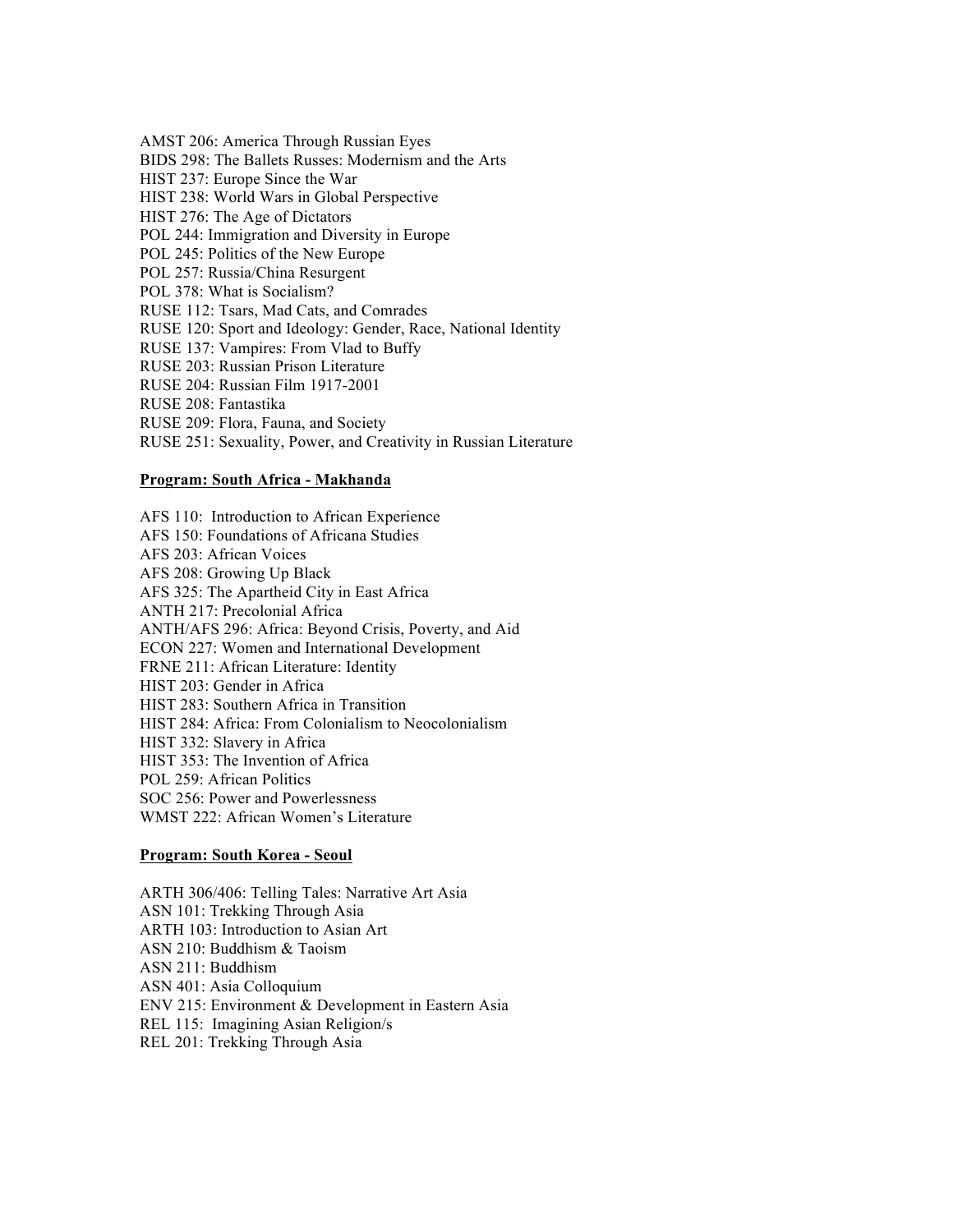## **Program: Spain- Seville**

• Participation in this program requires a minimum of four semesters of college-level Spanish prior to departure. Additional language study and related coursework through the Spanish and Hispanic Studies department is encouraged.

EUST 101: Foundations of European Studies I EUST 102: European Studies II HIST 101: Foundations of European Societies HIST 103: Early Modern Europe HIST 226: Colonial Latin America HIST 237: Europe Since the War HIST 256: Technology and Society in Europe HIST 264: Modern European City POL 244: Immigration and Diversity in Europe POL 245: Politics of the New Europe SPAN 225: Hispanic Media: Contemporary Issues SPAN 260: Spanish Writing Workshop SPAN 318: La España del Siglo de Oro SPAN 316: Voces de Mujeres SPAN 344: Rutas Literarias de España SPAN 385: Sounds of Spanish **Program: Sweden - Stockholm**

• This program offers numerous academic tracks, some of which include **Gender Studies**, **Pre-Health**, **Public Health**, and **Psychology**. In addition to taking on-campus courses in the area in which they will enroll in Stockholm, students may find the following courses of interest as well.

ENG 210: Viking Saga EUST 101: Foundations of European Studies I

- EUST 102: European Studies II
- HIST 101: Foundations of European Societies
- HIST 103: Early Modern Europe
- HIST 237: Europe Since the War
- HIST 256: Technology and Society in Europe
- HIST 264: Modern European City
- POL 244: Immigration and Diversity in Europe
- POL 245: Politics of the New Europe
- POL 378: What is Socialism?

### **Program: Vietnam - Hanoi**

• A Vietnamese language course is part of the in-country curriculum for this program. Additional language study is encouraged.

ASN 101: Trekking Through Asia ASN 210: Buddhism & Taoism

ASN 211: Buddhism

ASN 401: Asia Colloquium

ECON 344: Economic Development

ENV 215: Environment & Development in Eastern Asia